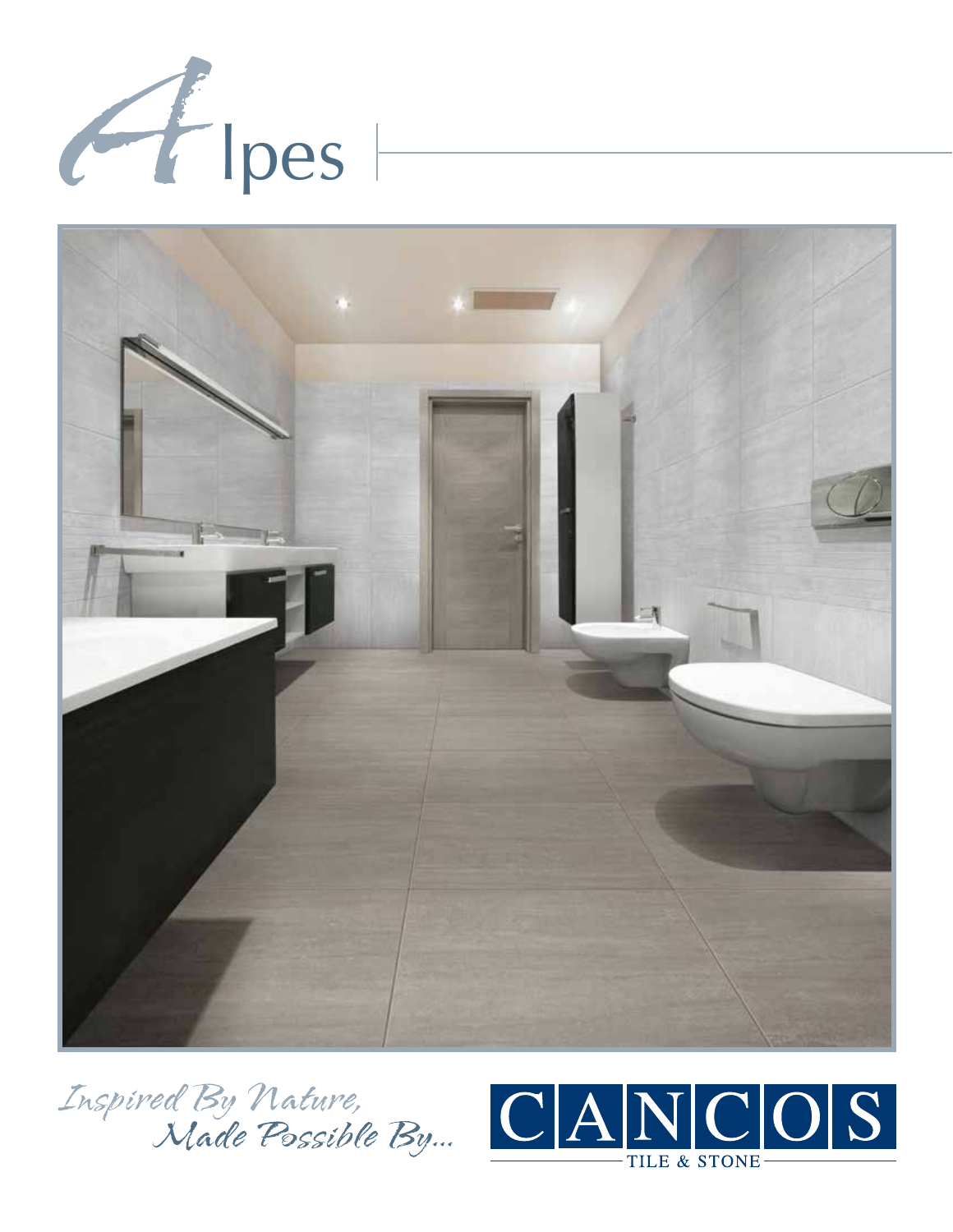COLOR-BODIED PORCELAIN **Argento** 



## ELE ALAR 1224







ELE ALAR BN324

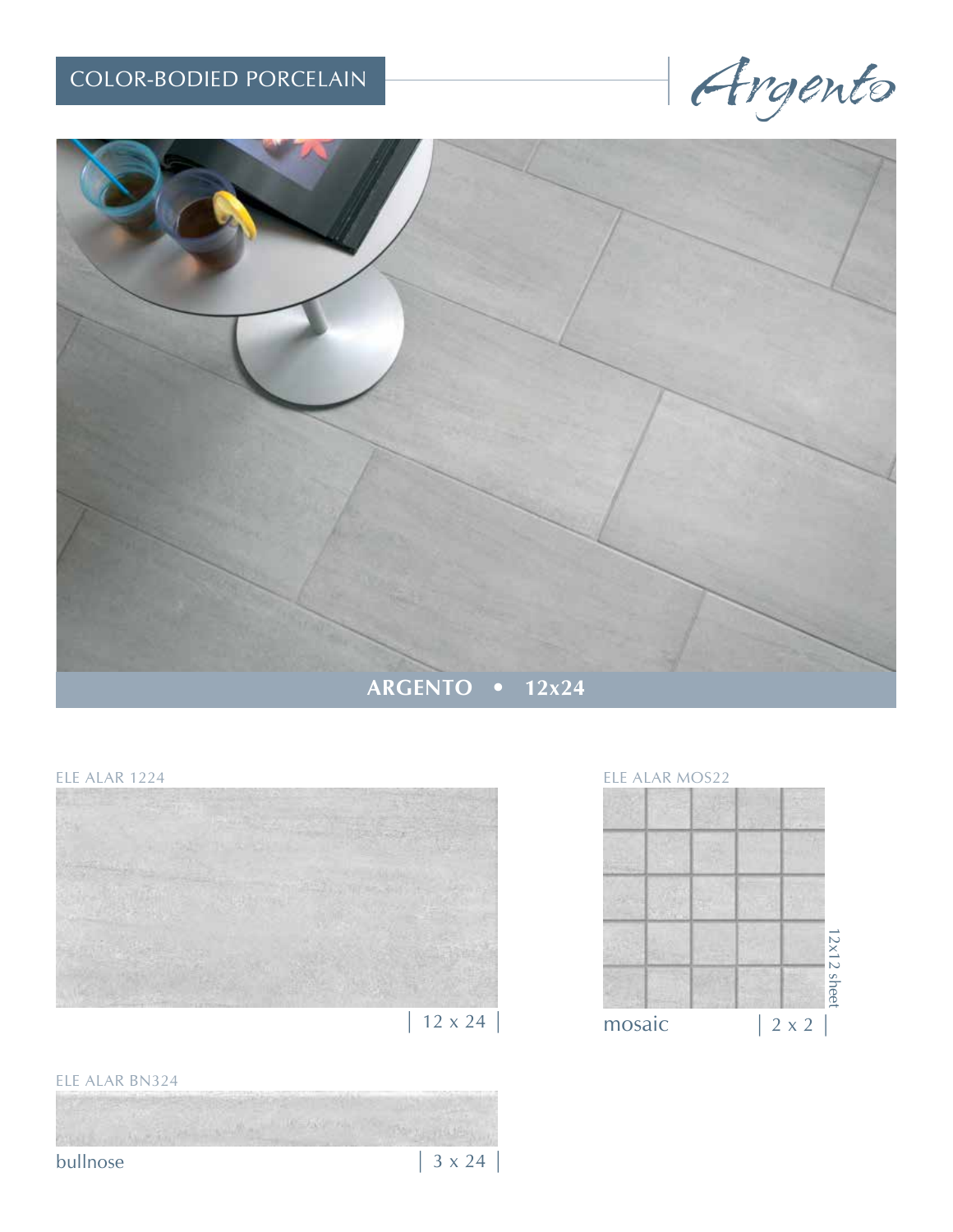



ELE ALBE 1224









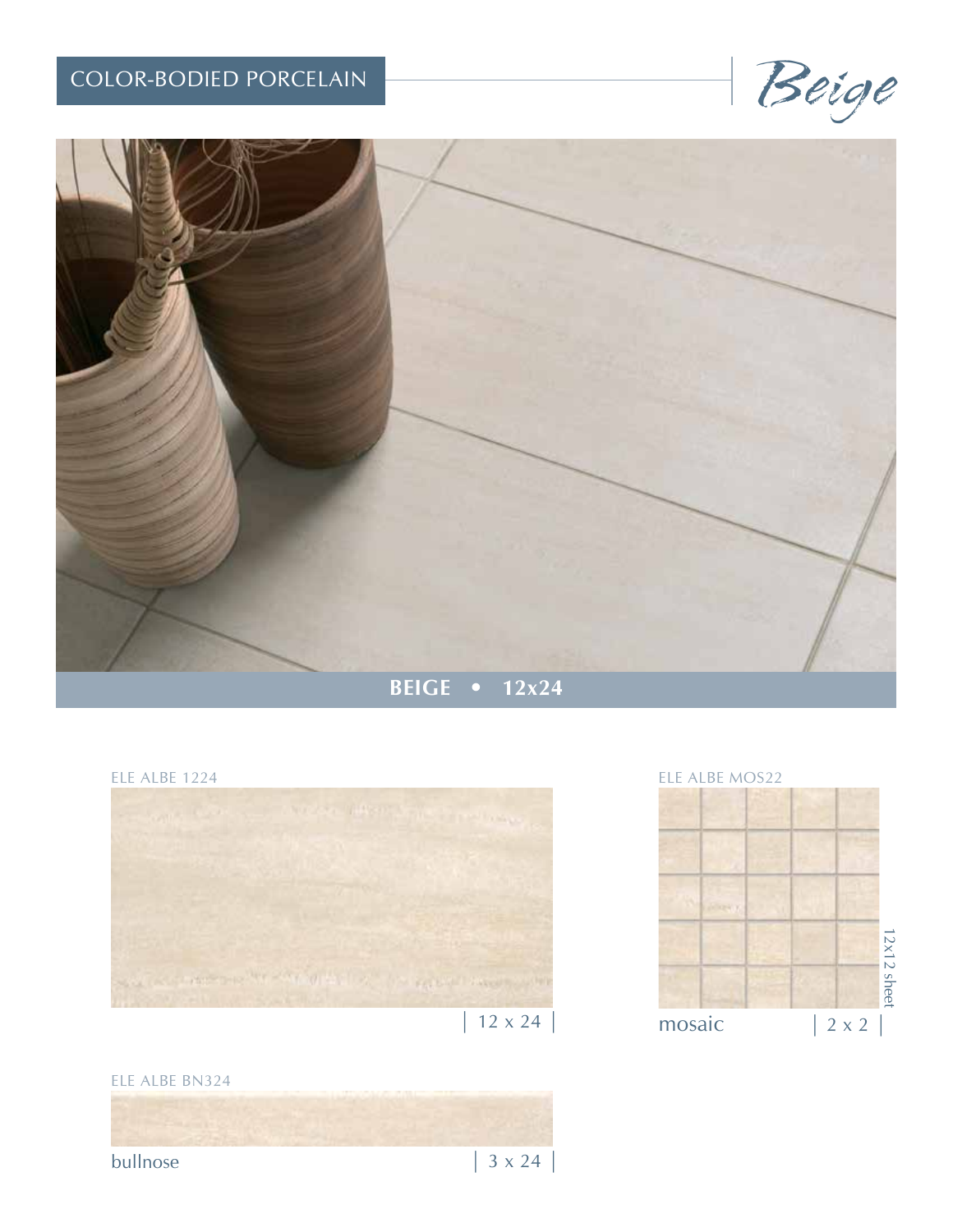



### ELE ALGR 1224



 $12 \times 24$ 

# ELE ALGR MOS22



ELE ALGR BN324

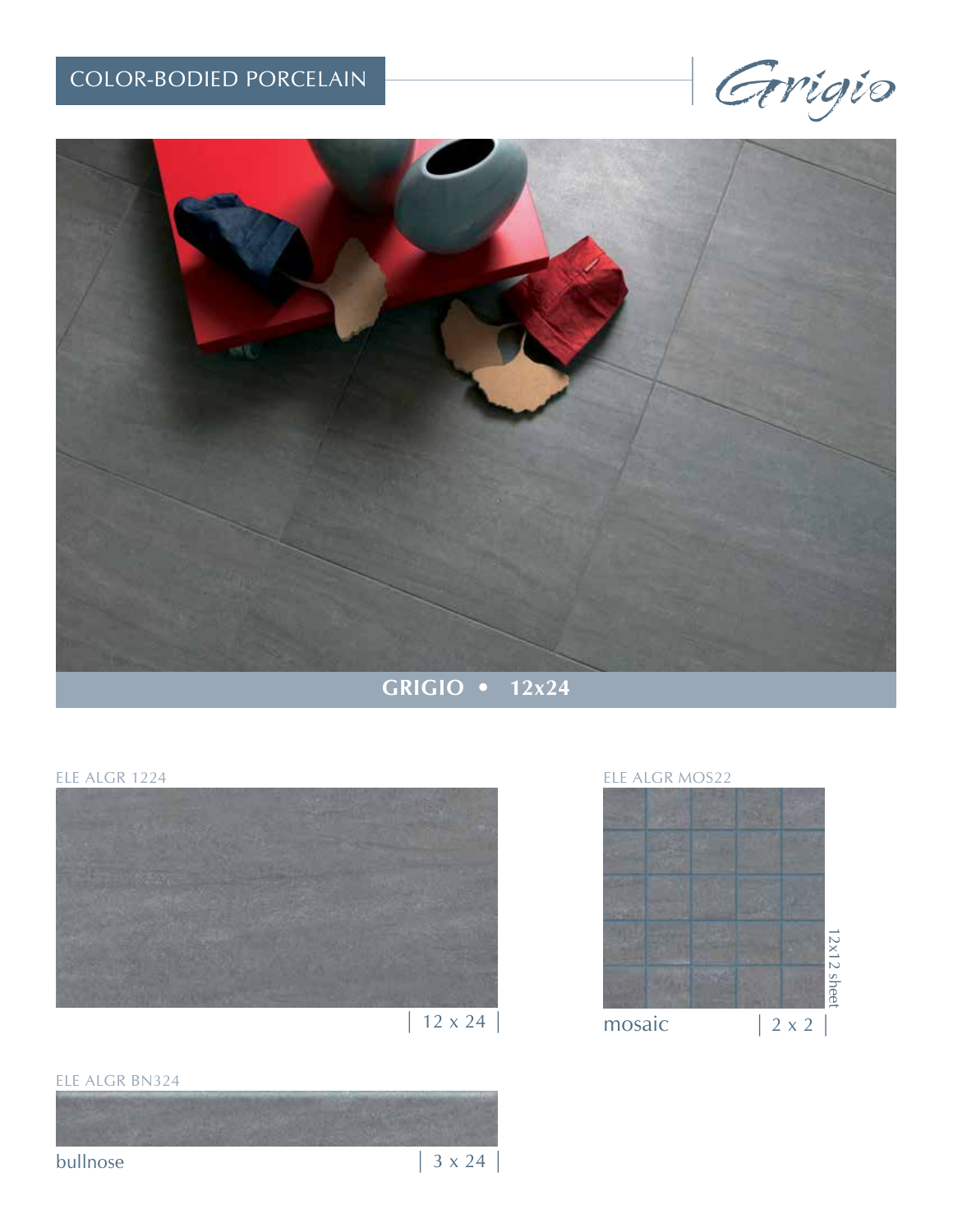



ELE ALNE BN324

| bullnose | $3 \times 24$ |  |
|----------|---------------|--|

ELE ALNE MOS22

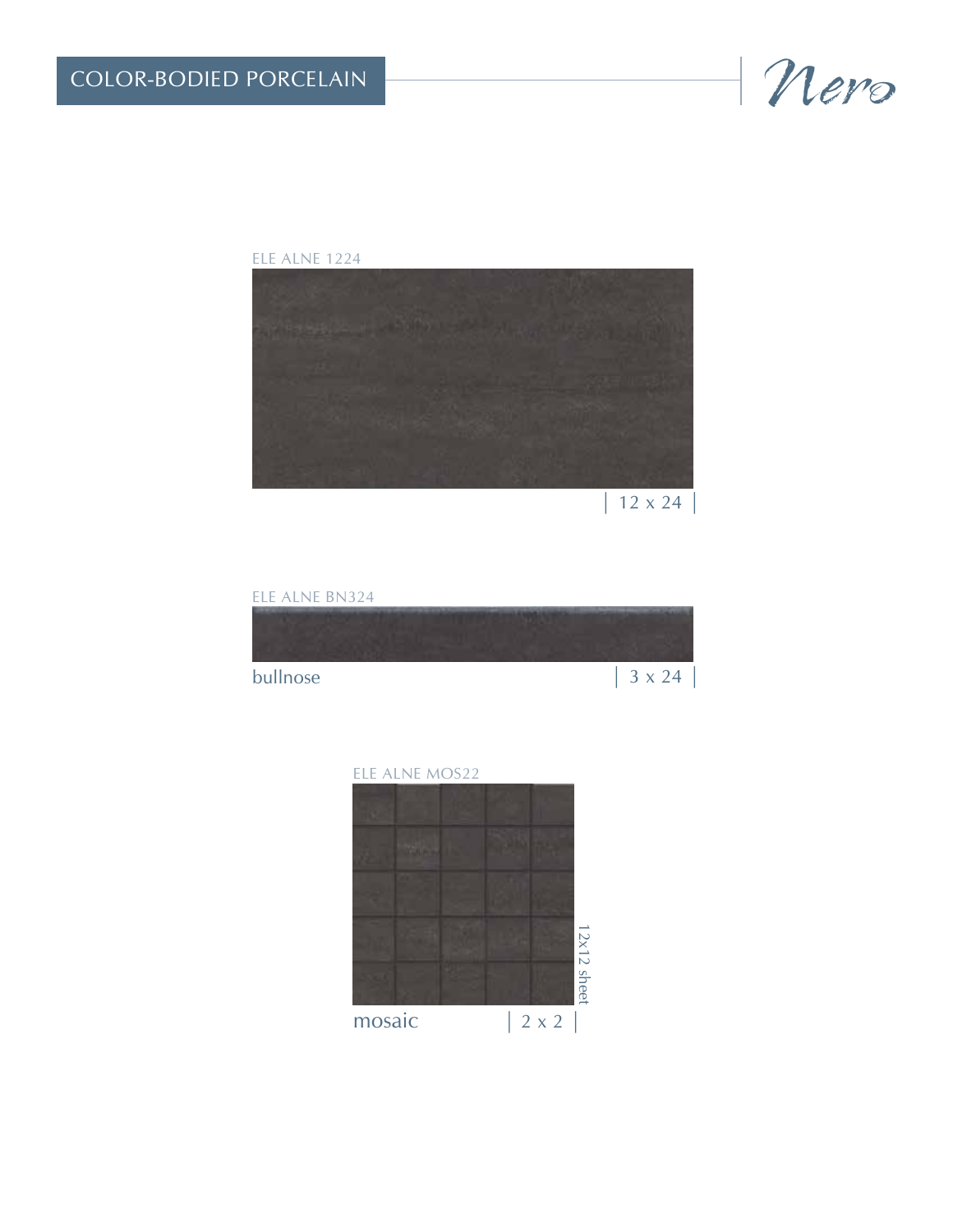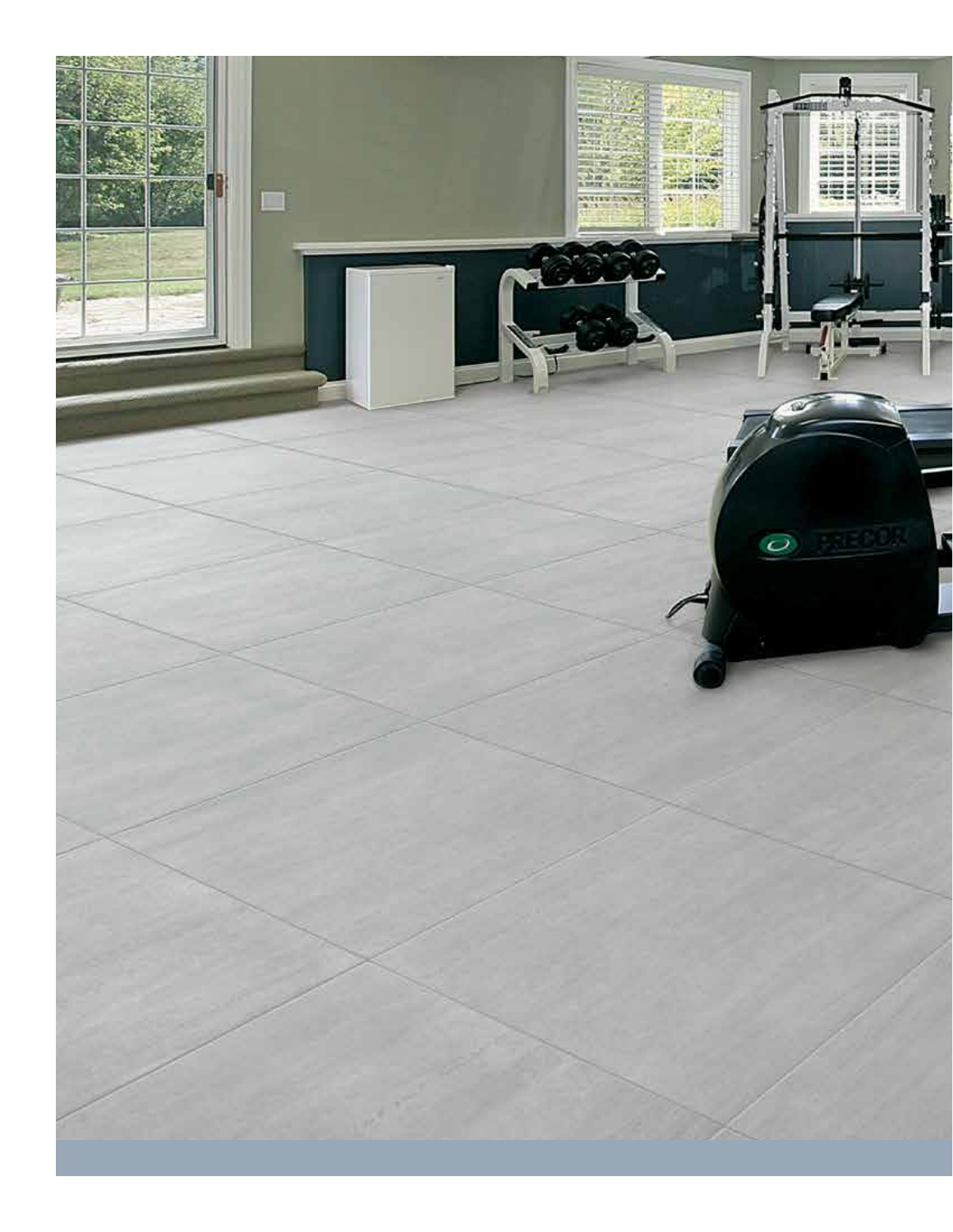